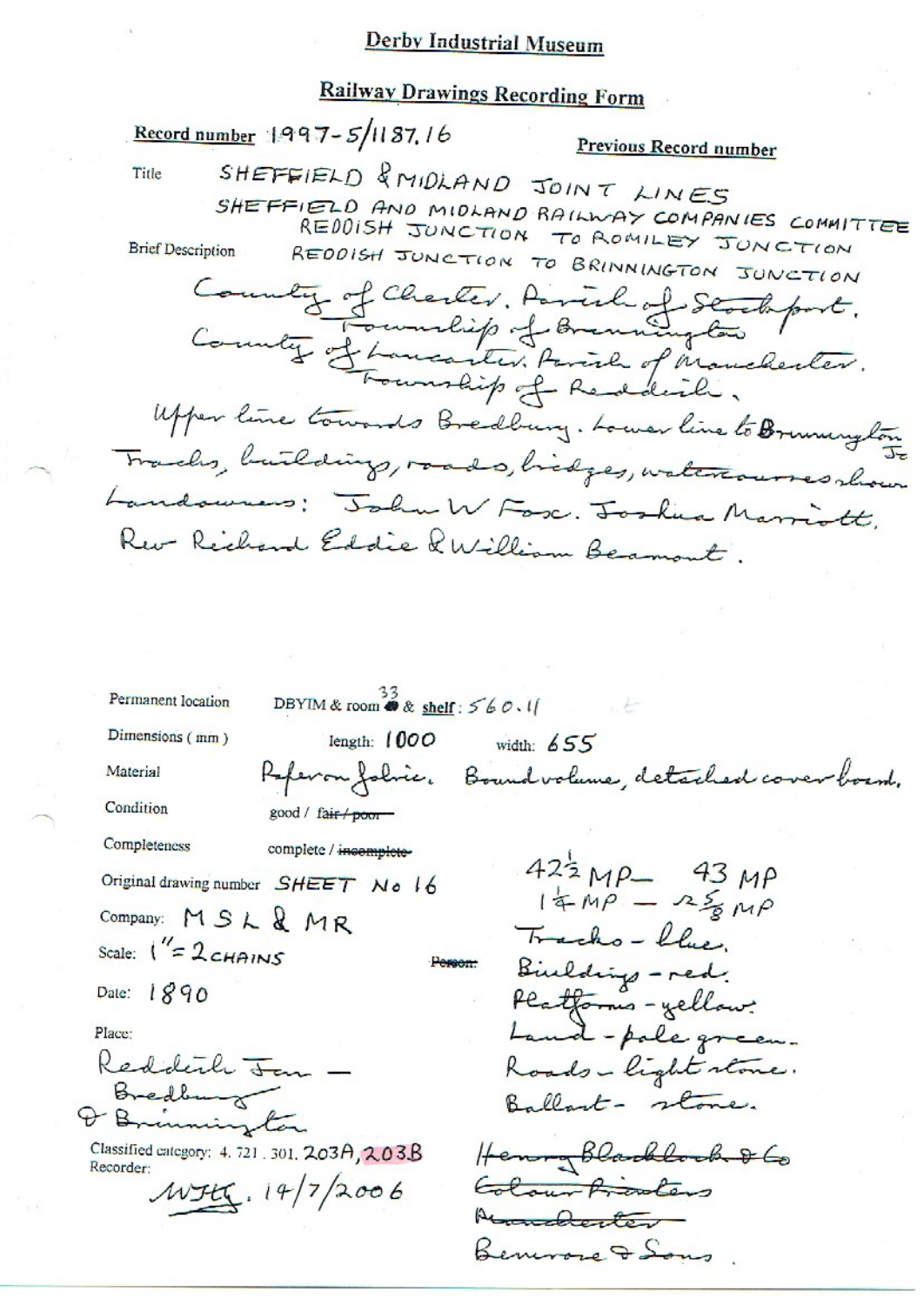## **Railway Drawings Recording Form**

Record number 1997-5/1187, 18 Previous Record number SHEFFIELD & MIDLAND JOINT LINES Title SHEFFIELD AND MIDLAND RAILWAY COMPANIES COMMITTEE REDDISH JUNCTION TO BRANINGTON JUNCTION **Brief Description** County of Clerter, Parish of Stockport, Founship of Brinning ton. Route to goin CLC at Brinninglow Jem. Tracks, buildings, roads, River Fame show, Landowners: Rev Richard Eddie PWelliambeamout ECROJHoward. SSlock. JWForc.

DBYIM & room  $\overset{33}{\bullet}$  & shelf:  $560.11$ Permanent location Dimensions  $(mn)$ length:  $1100$ width:  $655$ Paperon folice. Bound volume, detailed cover board. Material Condition good / fair / poor Completeness complete / incomplete- $\sim$   $\frac{5}{8}$  MP  $\sigma$  MP Original drawing number SHEET No Company: MSL&MR Tracks-blue. Scale:  $\int_{-\infty}^{\infty} 2c_{\text{H精}}$ Biulding - red. Ренот. Platforms - yellow:<br>Land - pale green. Date:  $1890$ Place: Brinning*lä*r <del>J</del>an Roads-light stone. Ballant - stone. Henry Blacklock & Co Classified category: 4, 721, 301,  $203B$ Recorder: Colour Printers  $M345.14/7/2006$ Manderter